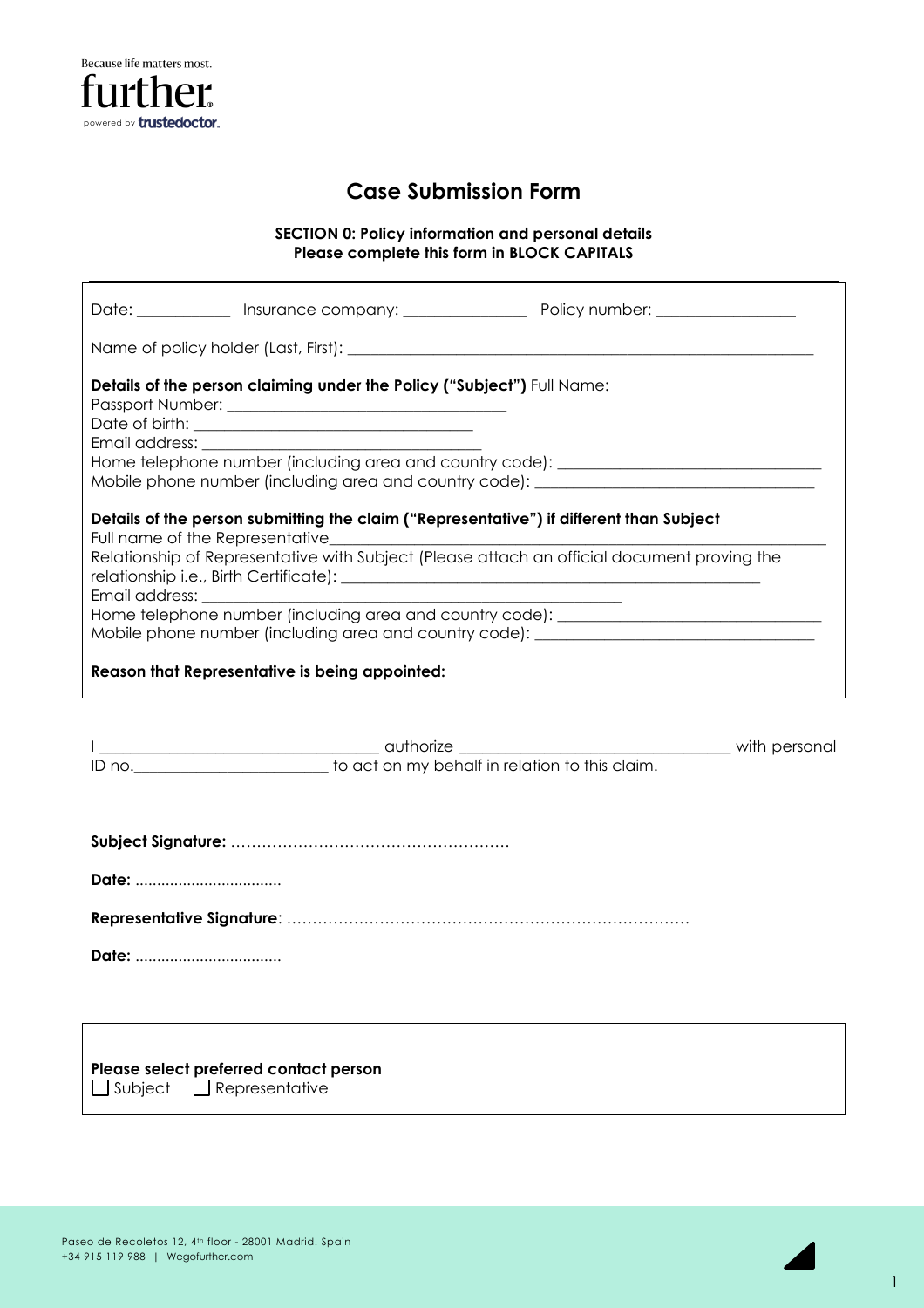

## **SECTION 1: Medical information and incident detail**

Date of incident that caused the injury: Date of injury confirmed by a medical doctor: \_\_\_\_\_\_\_\_\_\_\_\_\_\_\_\_\_\_\_\_\_\_\_\_\_\_\_\_\_\_\_\_\_\_ Type of injury: ☐ bone fracture ☐ joint dislocation ☐ tendon rupture ☐ ligament tear Type of activity/accident that caused the injury (please describe the situation and how the accident occurred):

 $\Box$  $\mathcal{L}_\mathcal{L} = \{ \mathcal{L}_\mathcal{L} = \{ \mathcal{L}_\mathcal{L} = \{ \mathcal{L}_\mathcal{L} = \{ \mathcal{L}_\mathcal{L} = \{ \mathcal{L}_\mathcal{L} = \{ \mathcal{L}_\mathcal{L} = \{ \mathcal{L}_\mathcal{L} = \{ \mathcal{L}_\mathcal{L} = \{ \mathcal{L}_\mathcal{L} = \{ \mathcal{L}_\mathcal{L} = \{ \mathcal{L}_\mathcal{L} = \{ \mathcal{L}_\mathcal{L} = \{ \mathcal{L}_\mathcal{L} = \{ \mathcal{L}_\mathcal{$ \_\_\_\_\_\_\_\_\_\_\_\_\_\_\_\_\_\_\_\_\_\_\_\_\_\_\_\_\_\_\_\_\_\_\_\_\_\_\_\_\_\_\_\_\_\_\_\_\_\_\_\_\_\_\_\_\_\_\_\_\_\_\_\_\_\_\_\_\_\_\_\_\_\_\_\_\_\_\_\_\_\_\_\_\_\_\_\_\_\_\_\_\_\_\_\_  $\Box$  $\overline{\phantom{a}}$  ,  $\overline{\phantom{a}}$  ,  $\overline{\phantom{a}}$  ,  $\overline{\phantom{a}}$  ,  $\overline{\phantom{a}}$  ,  $\overline{\phantom{a}}$  ,  $\overline{\phantom{a}}$  ,  $\overline{\phantom{a}}$  ,  $\overline{\phantom{a}}$  ,  $\overline{\phantom{a}}$  ,  $\overline{\phantom{a}}$  ,  $\overline{\phantom{a}}$  ,  $\overline{\phantom{a}}$  ,  $\overline{\phantom{a}}$  ,  $\overline{\phantom{a}}$  ,  $\overline{\phantom{a}}$ 

 $\Box$  $\mathcal{L}_\mathcal{L} = \{ \mathcal{L}_\mathcal{L} = \{ \mathcal{L}_\mathcal{L} = \{ \mathcal{L}_\mathcal{L} = \{ \mathcal{L}_\mathcal{L} = \{ \mathcal{L}_\mathcal{L} = \{ \mathcal{L}_\mathcal{L} = \{ \mathcal{L}_\mathcal{L} = \{ \mathcal{L}_\mathcal{L} = \{ \mathcal{L}_\mathcal{L} = \{ \mathcal{L}_\mathcal{L} = \{ \mathcal{L}_\mathcal{L} = \{ \mathcal{L}_\mathcal{L} = \{ \mathcal{L}_\mathcal{L} = \{ \mathcal{L}_\mathcal{$ \_\_\_\_\_\_\_\_\_\_\_\_\_\_\_\_\_\_\_\_\_\_\_\_\_\_\_\_\_\_\_\_\_\_\_\_\_\_\_\_\_\_\_\_\_\_\_\_\_\_\_\_\_\_\_\_\_\_\_\_\_\_\_\_\_\_\_\_\_\_\_\_\_\_\_\_\_\_\_\_\_\_\_\_\_\_\_\_\_\_\_\_\_\_\_\_  $\mathcal{L}_\mathcal{L} = \{ \mathcal{L}_\mathcal{L} = \{ \mathcal{L}_\mathcal{L} = \{ \mathcal{L}_\mathcal{L} = \{ \mathcal{L}_\mathcal{L} = \{ \mathcal{L}_\mathcal{L} = \{ \mathcal{L}_\mathcal{L} = \{ \mathcal{L}_\mathcal{L} = \{ \mathcal{L}_\mathcal{L} = \{ \mathcal{L}_\mathcal{L} = \{ \mathcal{L}_\mathcal{L} = \{ \mathcal{L}_\mathcal{L} = \{ \mathcal{L}_\mathcal{L} = \{ \mathcal{L}_\mathcal{L} = \{ \mathcal{L}_\mathcal{$ 

**Please detail the documents you are submitting in support of your claim:**

**Medical Discharge Letter (mandatory)** ☐ **Additional documents (please list)**

#### **SECTION 2: Bank details**

| Please confirm the Bank account details of the Policy Holder. Under the terms of the Policy if the<br>claim is eligible and accepted we can only make payment directly to the Policy Holder.                                                                                                    |
|-------------------------------------------------------------------------------------------------------------------------------------------------------------------------------------------------------------------------------------------------------------------------------------------------|
|                                                                                                                                                                                                                                                                                                 |
|                                                                                                                                                                                                                                                                                                 |
| You must ensure that these details are correct as we will not be liable for any payments made to<br>the wrong account or incorrect transfers. Incorrect information may delay payment of any eligible<br>claim and/or result in you not receiving any eligible claim amount if not recoverable. |

**You agree that should an incorrect amount be transferred in error you will transfer it immediately back to us and we will reimburse you for the reasonable bank cost (if any) of doing so.**

**Complaints:** Any complaints that you may have about the services, can be sent to Trustedoctor at [complaints@trustedoctor.com](mailto:complaints@trustedoctor.com)

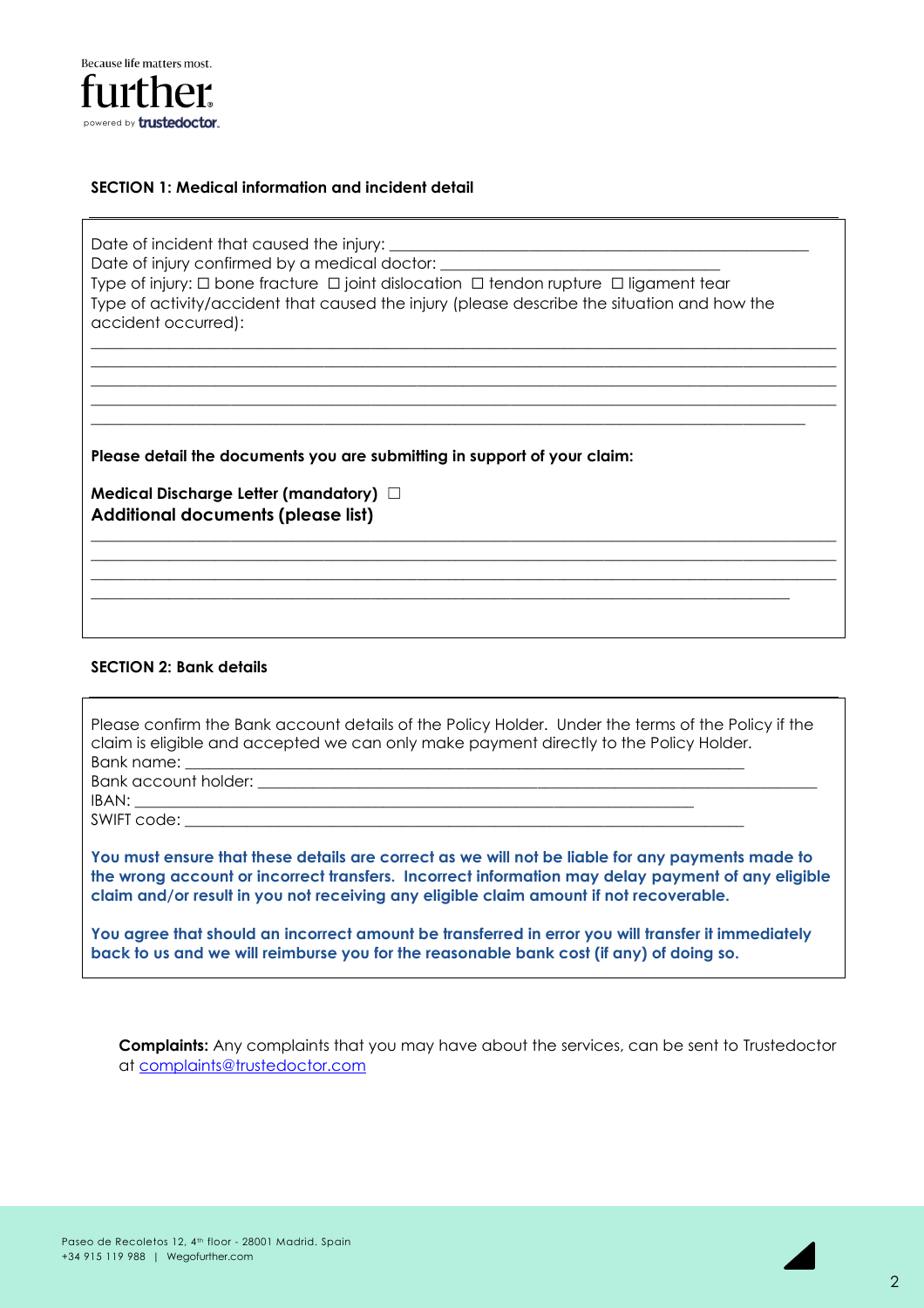

#### **PRIVACY POLICY**

#### **1. Who is responsible for Your personal data?**

The Data Controller is Your Insurance Company: Axis Specialty Europe SE of Mount Herbert Court, 34 Upper Mount Street, Dublin 2, Ireland, DO2 FT72

In order to process your personal information as described below, Further will act as a data processor on behalf of the Insurance company.

For the provision of services, Further may disclose and share your personal information to other Data processors, such as Teladoc, who will act on behalf of, and only on the instructions provided by Further, as we explain in this Privacy Policy.

#### **2. Data Processing Purposes and Legal Basis**

To provide Our services to you We will process your personal data, including Your sensitive data for the purposes mentioned below. The lawful basis for the processing of Your personal data is:

a) Your insurance policy: the processing of your personal data, including your sensitive personal information is necessary to execute your insurance policy (contract) with your insurer.

b) Legal obligation: processing of Your personal data is necessary to fulfill a legal obligation applicable to your insurer.

Based on above your personal data will be processed in order to:

- Evaluate your eligibility for the Services in connection with your claim under your insurance policy. This includes checking your medical information to confirm there are no pre-existing medical conditions or other medical conditions of any kind that could invalidate your claim under the policy.
- Provide the requested Services;
- Manage information and administrative actions;
- Check the quality of the services rendered;
- Handle complaints;
- Analyze statistical data;

#### **3. Personal Data collection**

We collect personal data directly from you in and in some cases from other people that you have authorized to give us personal information about you or are authorized to do so in another way.

We collect the following information in writing, verbally and through documents provided to us.

• Your contact and other personal details which include Your name, surname, gender, email, address, telephone and date of birth, policy number;

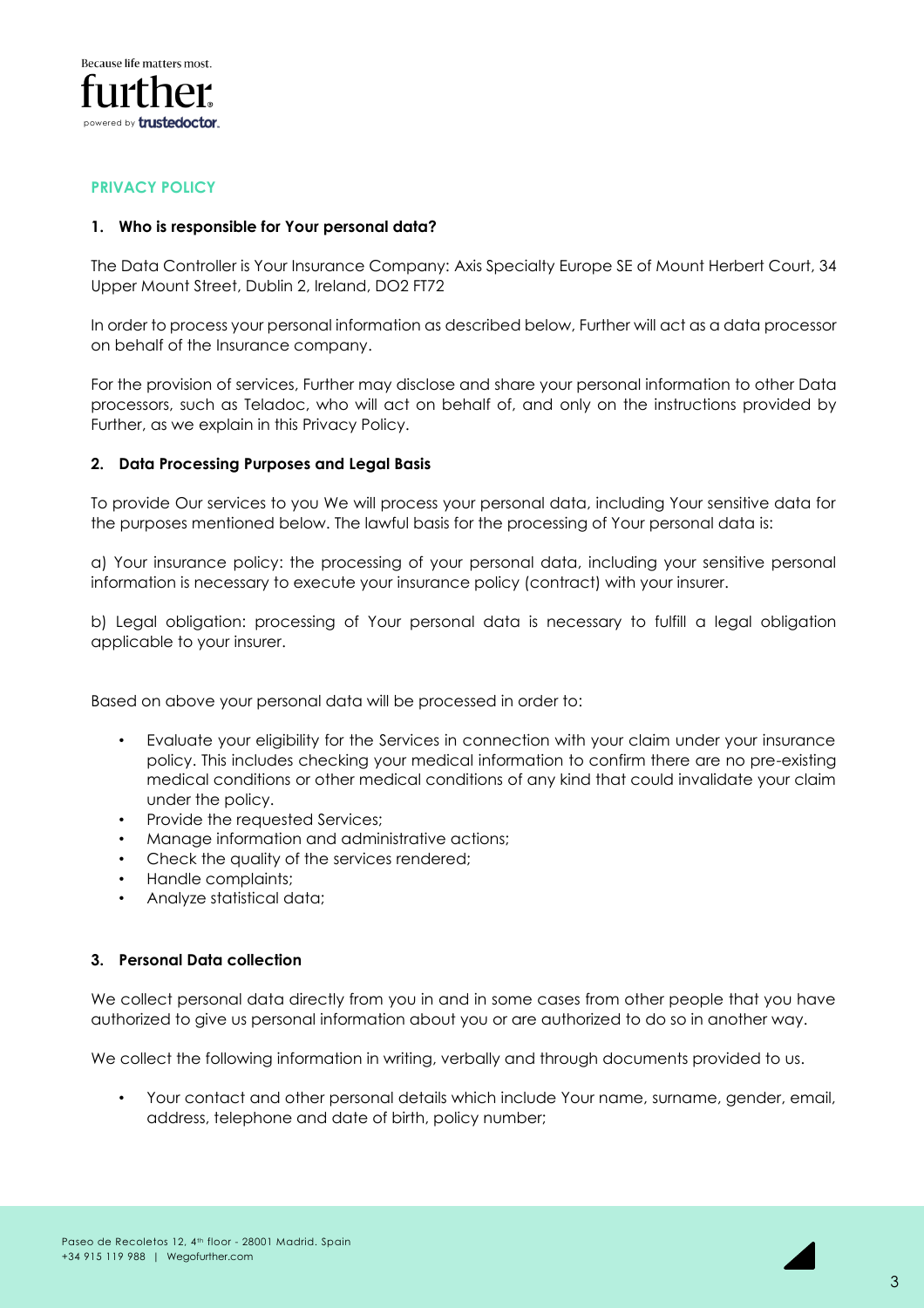

- Copies of any legally valid identification documents so We can assure Ourselves that we are providing the services to the right person. These documents normally include name, surname, photograph, signature, unique identifier, place of birth and date of birth;
- The same personal data mentioned above of any authorized representatives or guardians that act on Your behalf;
- Information about Your health as disclosed to us by You (that can be disclosed verbally, by email and via this form) or collected by us from Your treating health providers as authorized by you, or given to us by a person who is representing You;
- The name and contact details of Your treating health providers if any; and
- The name and contact details of the organization with which You have membership which enables you to access our Services, such as Your insurer.
- Further may collect your personal data verbally through telephone conversations we have with You. We record our calls and listen back to them for the purpose of improving the quality of Our Services, audit and compliance purposes and as a verbal authorization. You will be notified at the beginning of the telephone conversation that it may be recorded.

## **4. Data Processing Description**

We obtain from the insurance and/or reinsurance company Your personal data that is necessary to verify your eligibility to claim under the policy You have taken out with them. Such personal data would include Your name, surname, policy number, gender and date of birth. In the situation that You make a claim for cover under your insurance policy, We process that personal data to check whether You are eligible for the services.

If your eligibility is confirmed We would then process Your personal data, including Your health information in order to assess whether your health condition and claim would be covered by your insurance policy. This includes checking Your historical medical information to confirm there are no pre-existing medical conditions or other medical conditions of any kind that could invalidate Your claim under the policy.

If the Second Medical Opinion and or Medical Guidance services are part of such assessment, the outcome or final reports of those services will be shared with your insurers and their reinsurers, so they can decide whether your condition and required (medical) procedures are covered under the policy.

If Your condition is eligible, We will consult with You and arrange for You the services needed to receive treatment outside Your country of residence.

The processing of Your personal data mentioned above is mandatory in order for us to provide the Services to You.

#### **5. Processing children´s personal data**

In case the insured is a minor, the parent or guardian of the minor, must authorize the processing of these data, including, if applicable, any data concerning health, in furtherance of the purposes described above. Additionally, the parent or the guardian shall send the paper trail or any documentary supporting this fact. In this sense, both parents or guardians should provide a copy of his/ her passport and the child´s birth certificate. If separated or divorced, it will be presumed that

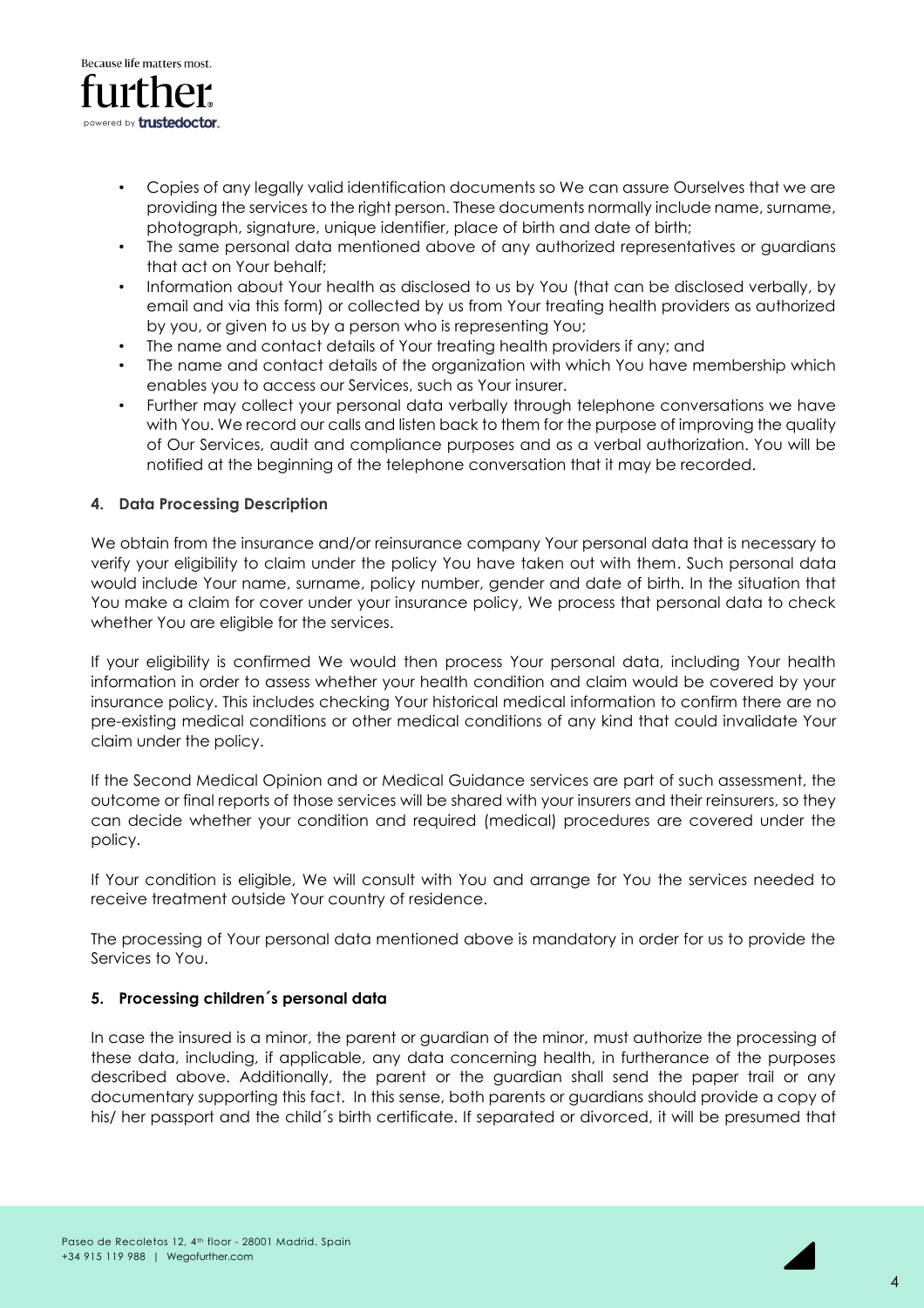

each parent acts in the ordinary exercise of parental authority with the consent of the other.

# **6. Disclosure of your data**

In case you use Our Services, Further will share your personal information with your insurer and its reinsurer through which you have access to Our Services. We do this in order for them to decide whether your medical condition and required (medical) procedures are covered (i.e. eligible for reimbursement or payment) under the insurance policy you have with them.

We may also share Your personal data with third parties like specialized collaborators (for second medical opinions, medical experts, etc), hospitals selected by You, accommodation and transportation providers, translators or other people or organizations we require to help provide the services. We also need other technical and administrative providers to access your data in order to provide services (i.e. hosting, claims management, etc). In any case, these collaborators will be required to enter into a confidentiality agreement with Further and will process your personal data only under our instructions.

If necessary for our services, We may share your information with our current or future parent companies, any subsidiaries, joint ventures, or other companies under a common control ("Affiliates"), in which case we will require our Affiliates to honor this Privacy Policy. If our business is sold, we may share your information with the purchaser and You will be informed accordingly.

#### **7. Data retention**

Your health records will be stored until they are not needed anymore for the service. At that time, we will retain and limit entry to this personal data during at least 5, 10 or 15 additional years. We do that because health and insurance regulations impose those time limits on us, but also to be able to recur to this information in case there was a complaint of some sort in the years after the service has been provided.

# **8. Data quality and security**

We are committed to protecting Your personal information, and We assure full compliance with the duties of ongoing confidentiality, integrity, availability and resilience of processing systems and services. We will implement appropriate technical and organizational measures according to the applicable legislation, such as the following non- exhaustive list: encryption of the data, in its case, training staff, access control, confidentiality agreements, data breach protocol, and data security audits, etc.

# **9. Data Subject rights**

You may exercise Your rights of access, rectification, erasure, restriction of processing, and You may withdraw your consent to the processing of Your personal data by Us, or request the portability of your personal data. You can do so by writing to Further Underwriting International, S.L.U. at: Paseo de Recoletos 12, 4a planta, 28001 Madrid, Spain or using the e-mail address: